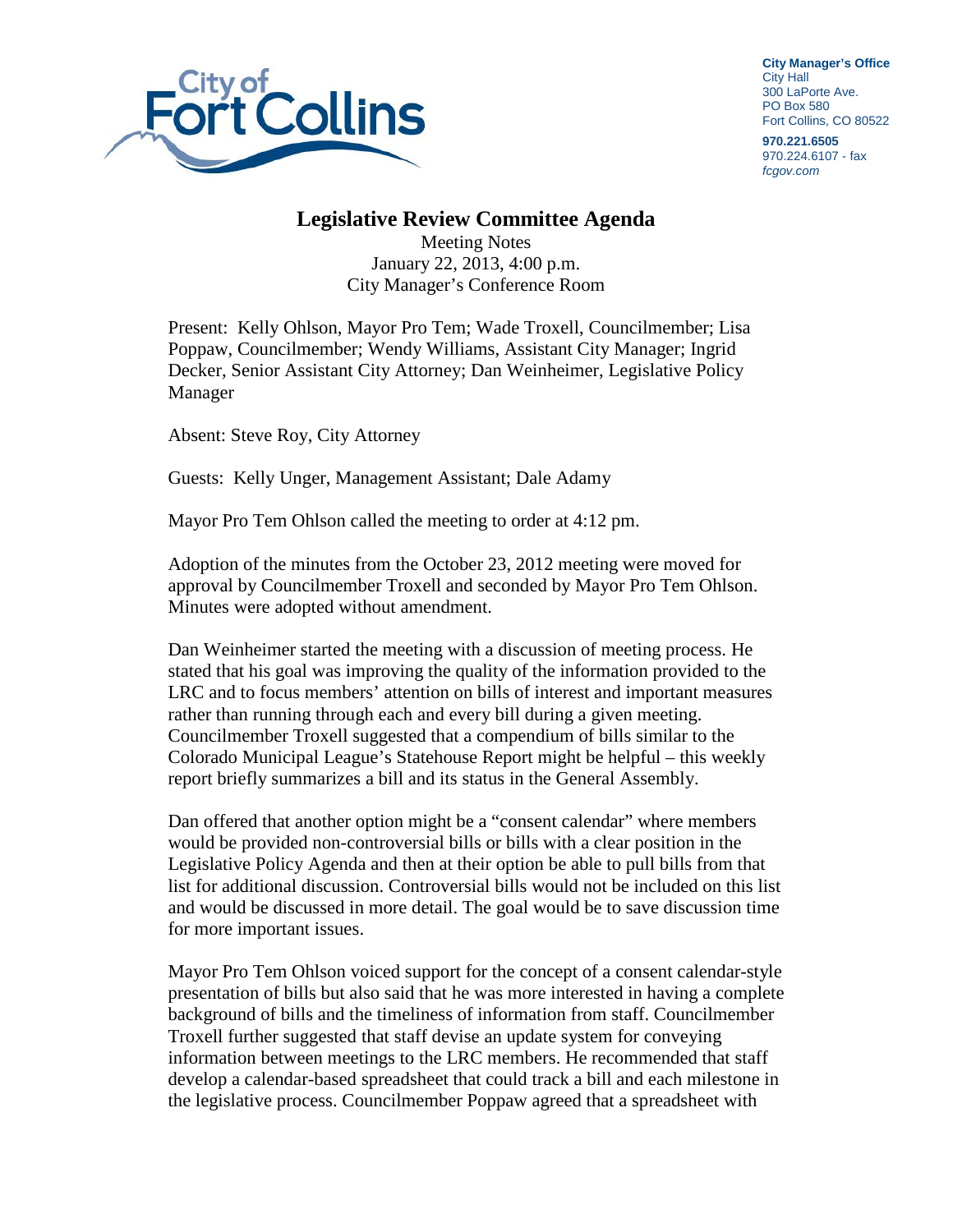

bills would make the meetings move faster and allow LRC to be nimble enough to react to the General Assembly calendar.

Dan then moved on to review current bills in the General Assembly.

HB13-1044 is a bill authorizing the use of graywater. Dan explained that the bill, an updated version of a bill carried by Representative Randy Fischer last session, would direct the state to promulgate rules authorizing the residential, commercial, or industrial use of graywater and subsequent to these rules cities could adopt local rules permitting citizens to install systems. Dan indicated that the Colorado Water Congress has worked with the bill sponsor to amend the bill and now supports it. Mayor Pro Tem Ohlson asked about the amendments to the bill and whether they had gutted it. Dan assured him that the amendments related to concerns about water rights and about the application of the water outside the home. The LRC voted to support this bill.

SB13-23 is a proposal to increase the damage cap under the Colorado Government Immunity Act (CGIA) from one person from \$150,000 to \$478,000 and for two or more persons from \$600,000 to \$990,000 and includes an inflation adjustment every four years afterwards. Dan described the bill in brief and summarized the concern that risk management has with increasing the cap and the fact that this both increases the City's potential exposure to expensive claims and could increase the likelihood of such claims because of a greater damage award. Mayor Pro Tem Ohlson asked when the last increase to the CGIA damage cap occurred. Dan informed him that it was last increased in 1992. Mayor Pro Tem Ohlson then stated that he disagreed with the staff recommendation to oppose this bill and instead would encourage staff to work to fix its concerns rather than to oppose the bill. He further said that government should work to prevent claims rather than keeping the cap lower. No position was adopted on this bill; staff will work to address City concerns.

SB13-25 would mandate collective bargaining for firefighters. Dan presented a Colorado Municipal League summary of the bill as well as four editorials published from around the state in opposition to the bill. By mandating collective bargaining for cities the bill would usurp local control in human resources decisions and disenfranchise voters in communities that might have voted against collective bargaining rights. Mayor Pro Tem Ohlson voiced opposition to the bill noting that he opposes providing one particular group with benefits without a public vote. Councilmember Troxell also opposed the bill. The LRC adopted an oppose position to this bill.

SB13-35 is a bill banning the use of red light cameras and camera radar in cities. Dan summarized the bill saying that it has been introduced several times at the General Assembly and it would remove local control if approved. Fort Collins uses camera speed radar and also employs red light cameras in some intersections.